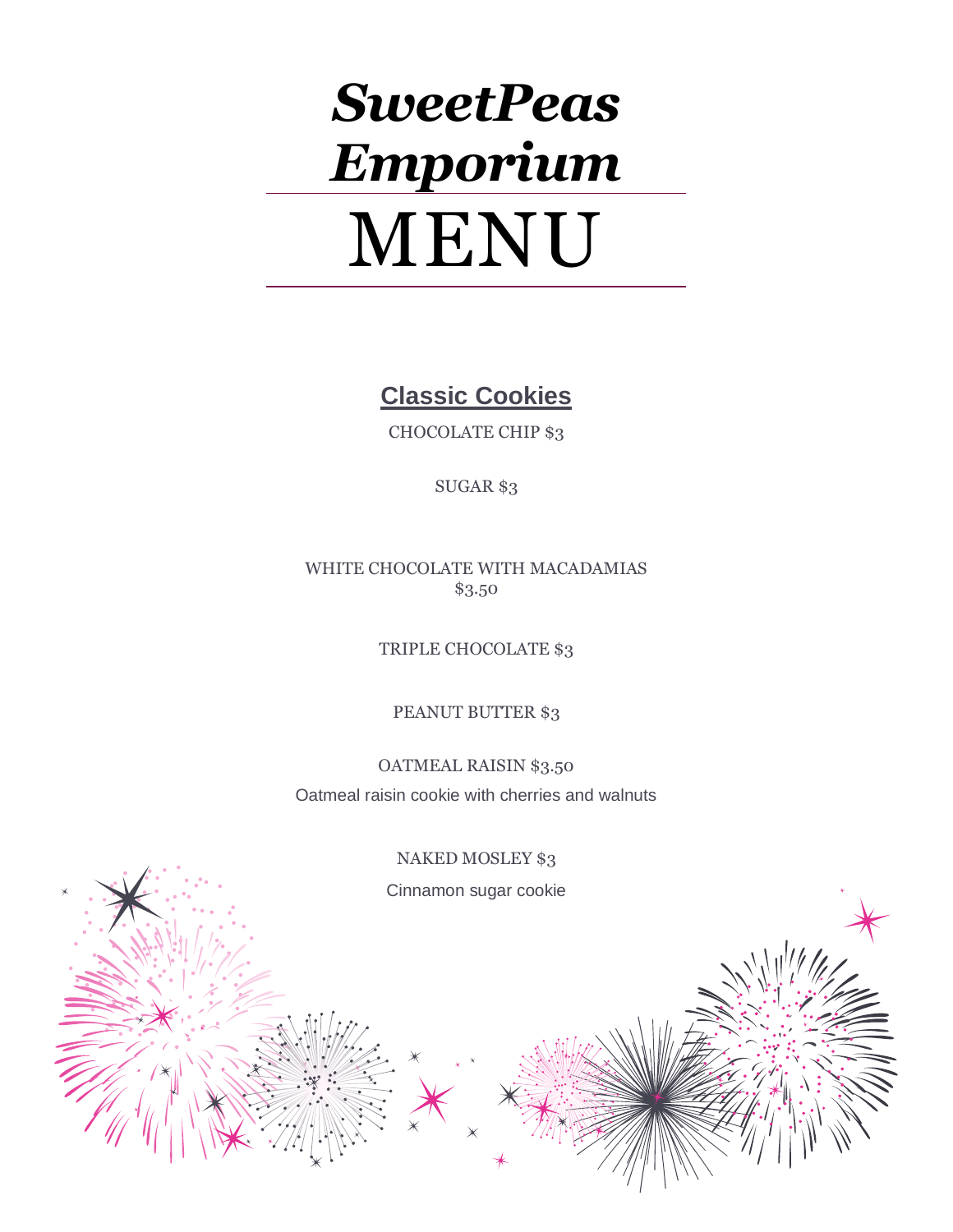\*All our treats are made with homemade buttercream or cream cheese frostings, caramels, and toffee. Nuts are all roasted in house\*

# **Specialty Cookies**

#### MINT CHOCOLATE \$6

Chocolate cookie with dark chocolate and Andes mints topped with mint buttercream frosting and Andes mints.

#### LEMON \$6

Lemon cookie topped with lemon buttercream frosting and lemon zest.

#### FATTY \$6

Chocolate chip cookie topped with an array of chocolates and candy bars then drizzled with caramel

#### S'MORE \$6

Chocolate chip cookie topped with milk chocolate, graham crackers, toasted marshmallow and Hershey pieces.

#### REESES TRIPLE CHOCOLATE PEANUT BUTTER \$6

Triple chocolate cookie with Reeses peanut butter cups topped with peanut butter buttercream frosting and Reese crumble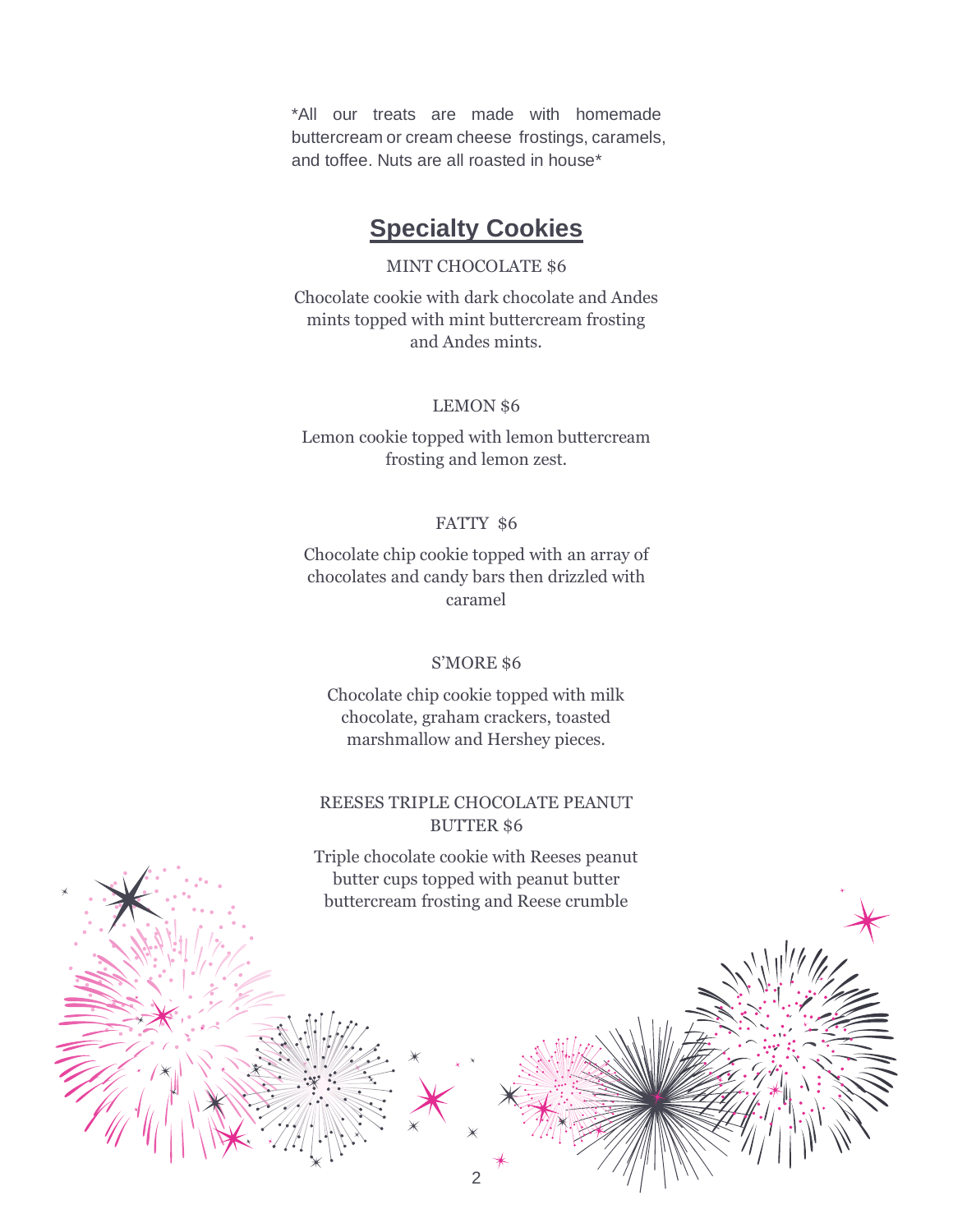#### BIRTHDAY \$6

Sugar cookie topped with sweet buttercream frosting and sprinkles. (also available in a baby sugar size \$3.50)

#### CHOCOLATE BIRTHDAY \$6

Triple chocolate cookie topped with chocolate buttercream frosting and sprinkles.

#### MOSLEY \$6

Cinnamon sugar cookie base with cream cheese frosting and cinnamon sugar sprinkle

#### TURTLE TOFFEE \$6

Sugar cookie base with dark chocolate buttercream frosting, roasted pecan homemade toffee bits and caramel drizzle.

#### KEY LIME \$6

Lime cookie with the bottom covered in white chocolate and graham cracker crumble, then topped with our key lime buttercream, graham cracker crumble and fruity lime slice. (Seasonal)

#### SNOBALL \$6

Triple chocolate cookie with vanilla buttercream frosting topped with Snocap and drizzled with dark chocolate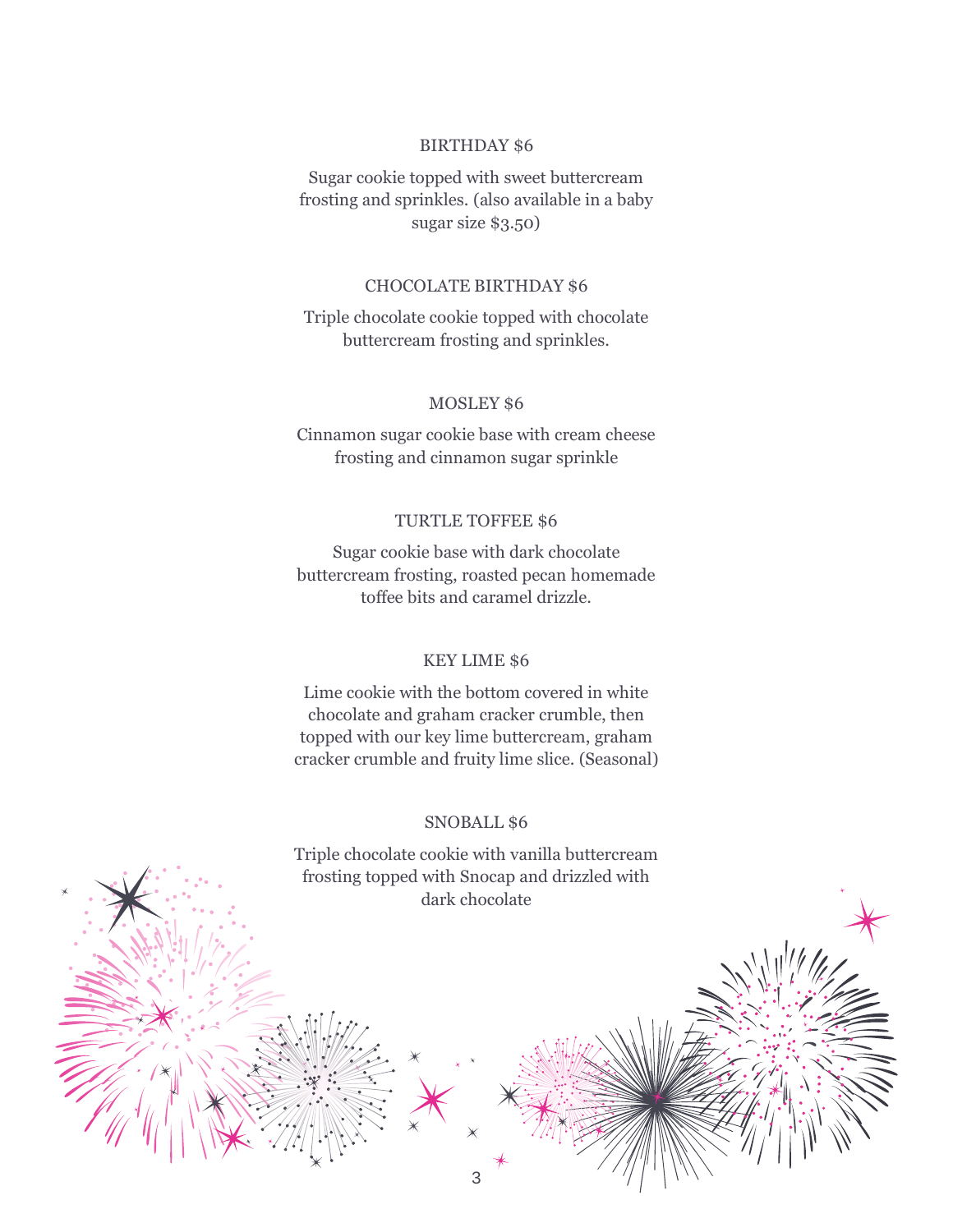#### RASPBERRY LOVE \$6

Sugar cookie with white chocolate and dark chocolate chunks, topped with raspberry buttercream frosting, raspberry crumble and white chocolate.

#### BLUEBERRY \$6

Brown sugar cookie with blueberries topped with vanilla buttercream frosting, butter crumble, and chocolate covered blueberries.

#### NEAPOLITAN \$6

Sugar cookie with chocolate, vanilla and strawberry buttercream frosting

#### MOUTHFUL \$6

Brown sugar cookie with pretzels, peanuts and milk chocolate chunks, topped peanut butter buttercream frosting, pretzel pieces, peanuts, milk chocolate and a caramel drizzle

#### COOKIES AND CREAM \$6

Sugar cookie with cookies and cream candy bar and semi sweet chocolate chunks, topped with vanilla butter cream frosting, crushed Oreos and cookie and cream candy bar

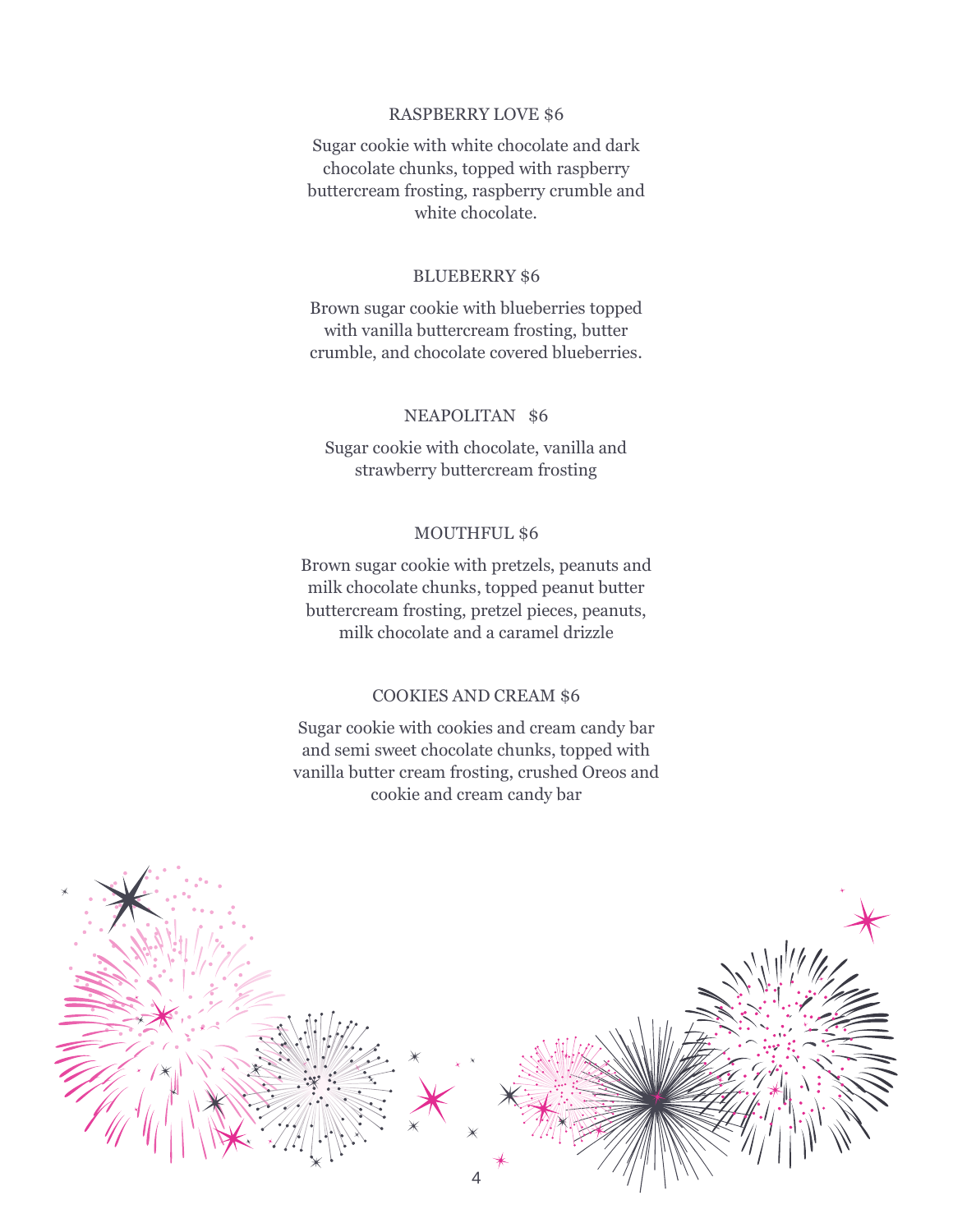#### CHOCOLATE COVERED STRAWBERRY \$8

Milk chocolate cookie with milk chocolate chunks covered with strawberry buttercream frosting, topped with fresh strawberries and chocolate chunks. (February or special order only)

#### SNICK SNACK \$6

Chocolate chip cookie topped with vanilla buttercream frosting, Snickers and caramel drizzle.

#### COCONUT DELIGHT \$6

Triple chocolate cookie topped with coconut buttercream frosting sprinkled with toasted coconut drizzled with caramel

#### SEEING STARS \$6

Peanut butter cookie topped with peanut butter and dark chocolate buttercream frosting and chocolate stars

#### SALTY CARAMEL \$6

Triple chocolate cookie topped with our chocolate buttercream, rolos, caramel drizzle and sea salt

#### PEPPERMINT \$6

Peppermint cookie base with peppermint buttercream frosting, candy cane top sprinkles topped with peppermint kiss. (Seasonal)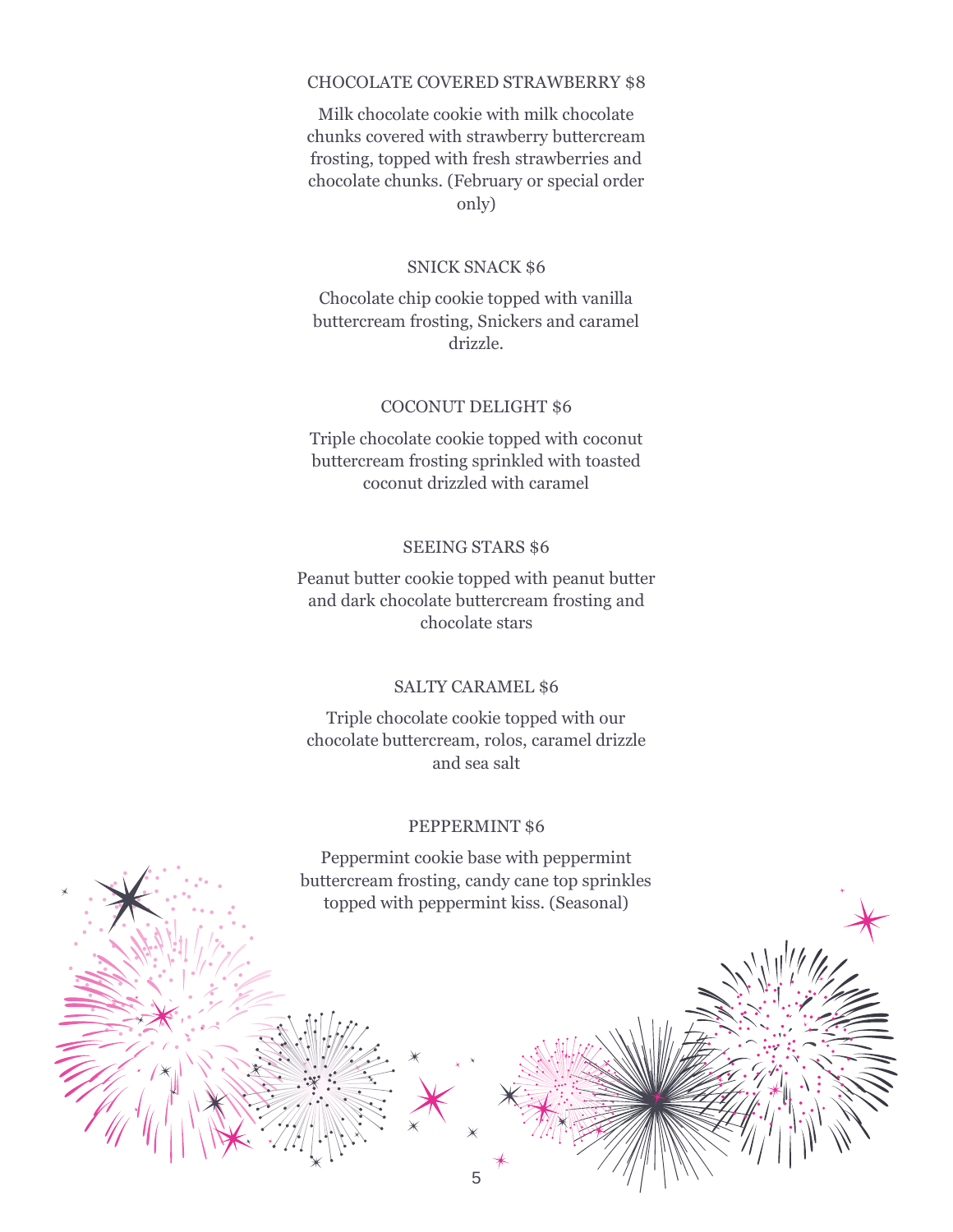Carrot Cake muffin with Cream cheese frosting \$6 Blueberry Muffin \$6 Raspberry Muffin \$6 Fudge Brownies \$5

# **Animal Crackers**

Plain sugar cookies \$4

or

White or Milk chocolate covered with sprinkles \$4

# **Chocolate Treats**

Homemade toffee covered in milk chocolate and pecans

Peanut butter rice crispy treats covered in milk chocolate

Homemade Snickers squares

Cow Pie: pecans and caramel cover in milk chocolate

Chocolate covered fruit (special order only)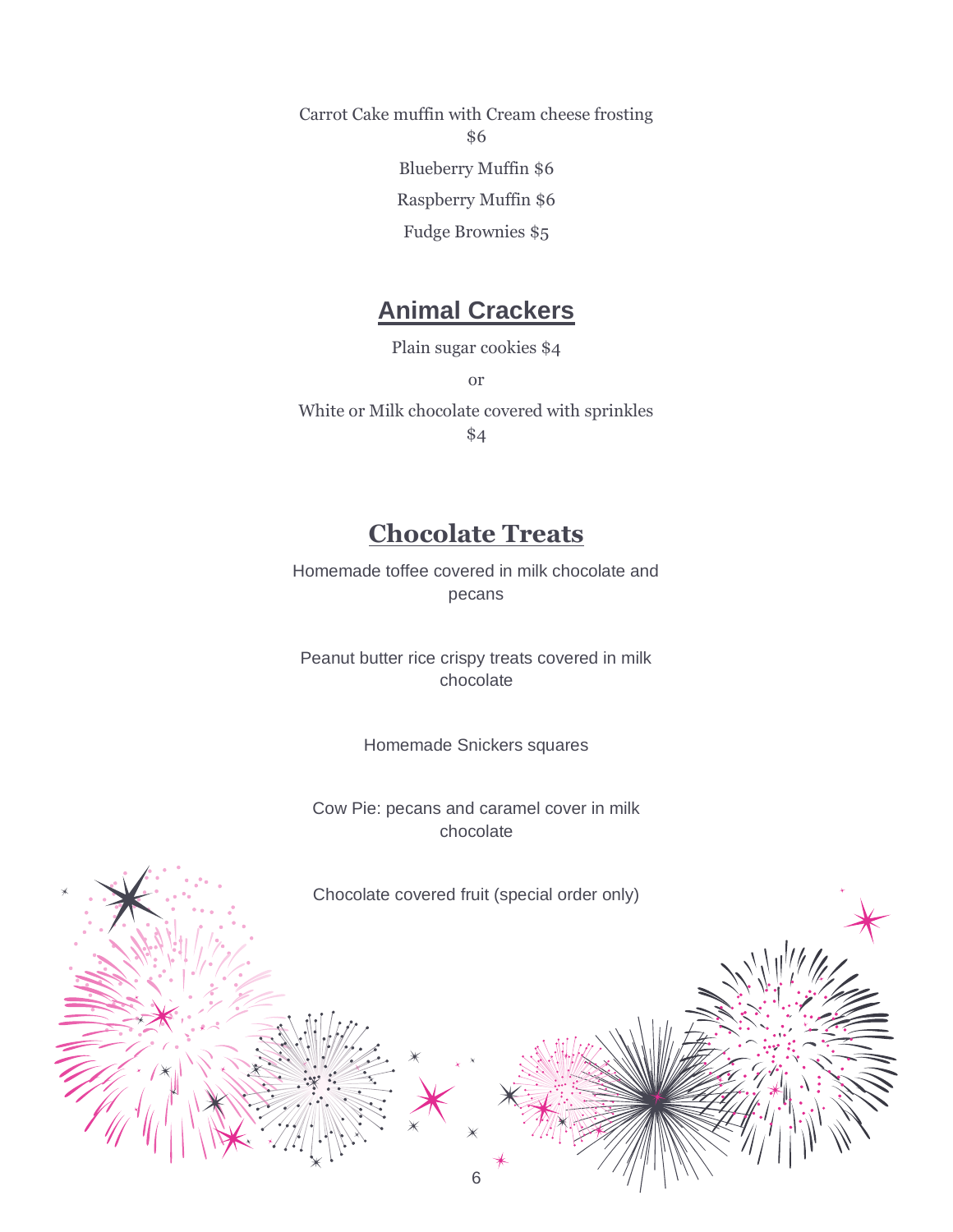**Truffles** 

Variety of chocolate covered Pretzels

Homemade soft caramels \$1 each

# **Gluten Free**

Chocolate Chocolate brownies \$6 Chocolate Chip Cookie \$4 Peanut butter Cookie \$4 Oatmeal Raisin \$4.50 Other gluten free options available

# **Drinks**

# **Hot coffee**

# **Cold brew coffee**

Flavors to add: vanilla, hazelnut, peppermint, pumpkin spice, white chocolate or mocha.

## **Lemonade**

# **Raspberry or Strawberry Lemonade**

**Ice tea**

### **Fruit ice**

# **Pineapple Refresher**